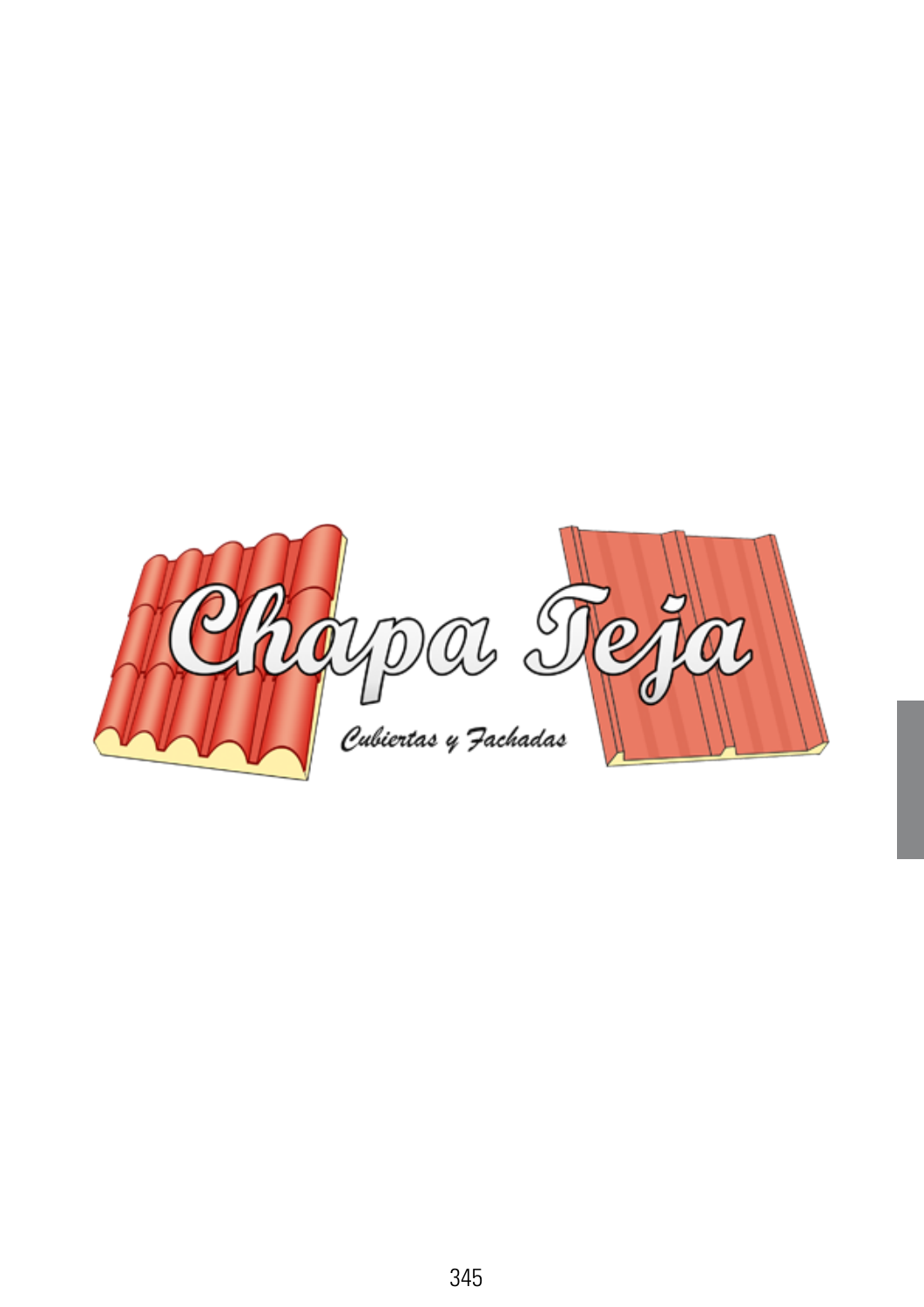

|                     | copper  | aluminium      | prepainted steel |
|---------------------|---------|----------------|------------------|
| top profile         | 0.6     | 0.7            | 0.5              |
| insulating material | 40      | 40             |                  |
| bottom profile      | 0.4     | 0.4            | 0.4              |
| cladding            | natural | prep.polyester | prep.polyester   |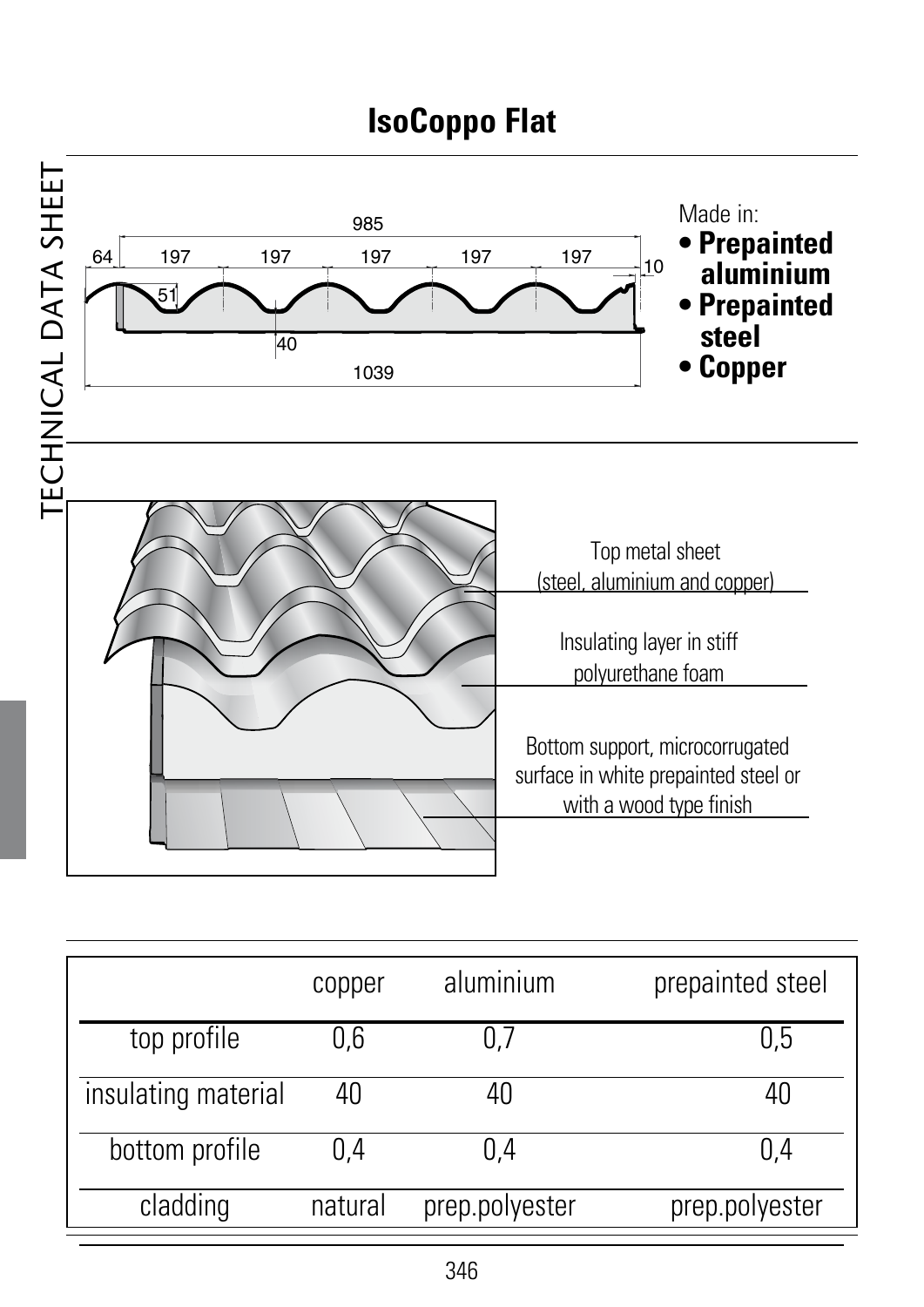

#### **Thermal charcacteristics**

**W/m2**

**Unit of measure Heat transmission rate (U) K 0,348**

(referred to an average thichness of 65 mm)

**Reaction to fire**

# **Reaction to fire: Class 1 (one)**

according to Italian Ministerial Decree of 2/06/1984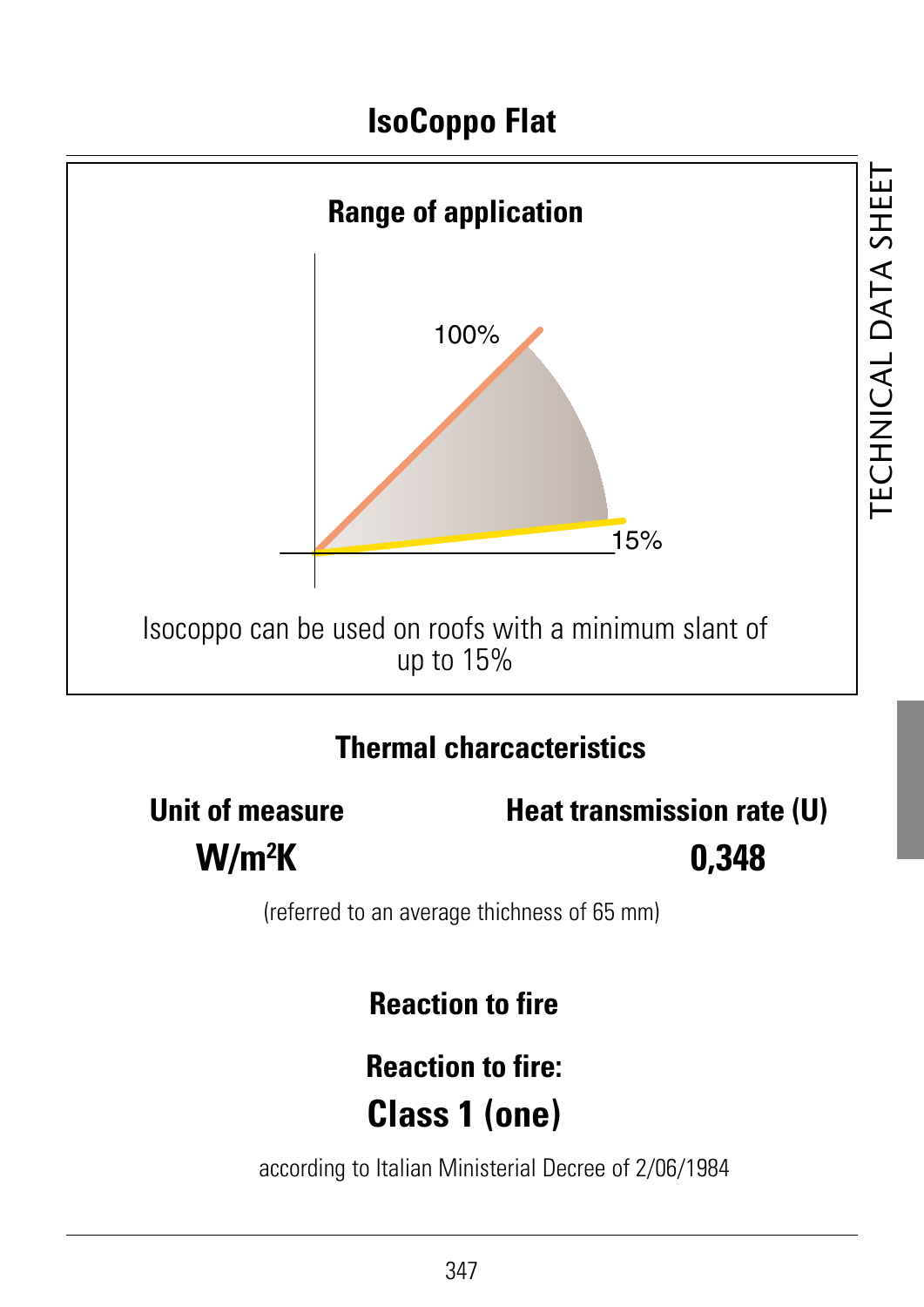#### **PERMITTED LOAD CAPACITIES ISOCOPPO FLAT PANEL consisting of:**

#### **- laminated on the top in steel, 0,5 mm thick - laminated on the bottom in steel, 0,4 mm thick**

| gap (m) | permitted load capacity daN/m <sup>2</sup> |
|---------|--------------------------------------------|
| .5      | 334                                        |
| 2.0     | 195                                        |
| 2.5     | 101                                        |
|         |                                            |

Load uniformly distributed expressed in daN/m<sup>2</sup> for double span and downward loads. Assessments as per the ICITE technical report number 3962/RT/05, applying a safety factor of 1.5 to the load corresponding to the straining equal to 1/200 of the gap.

The contents of this calculation table are to be considered approximate and purely indicative. The structural calculation is the task of the designer and/or user in each single case that also has to determine the application design specifications for the roofing in question.

#### **PERMITTED LOAD CAPACITIES ISOCOPPO FLAT PANEL consisting of:**

#### **- laminated on the top in steel, 0,7 mm thick - laminated on the bottom in steel, 0,4 mm thick**

| gap (m) | permitted load capacity daN/m <sup>2</sup> |
|---------|--------------------------------------------|
|         | 180                                        |
|         | 167                                        |
|         |                                            |

Load uniformly distributed expressed in daN/m<sup>2</sup> for double span and downward loads. Assessments as per the ICITE technical report number 3962/RT/05, applying a safety factor of 1,5 to the load corresponding to the straining equal to 1/200 of the gap.

The contents of this calculation table are to be considered approximate and purely indicative. The structural calculation is the task of the designer and/or user in each single case that also has to determine the application design specifications for the roofing in question.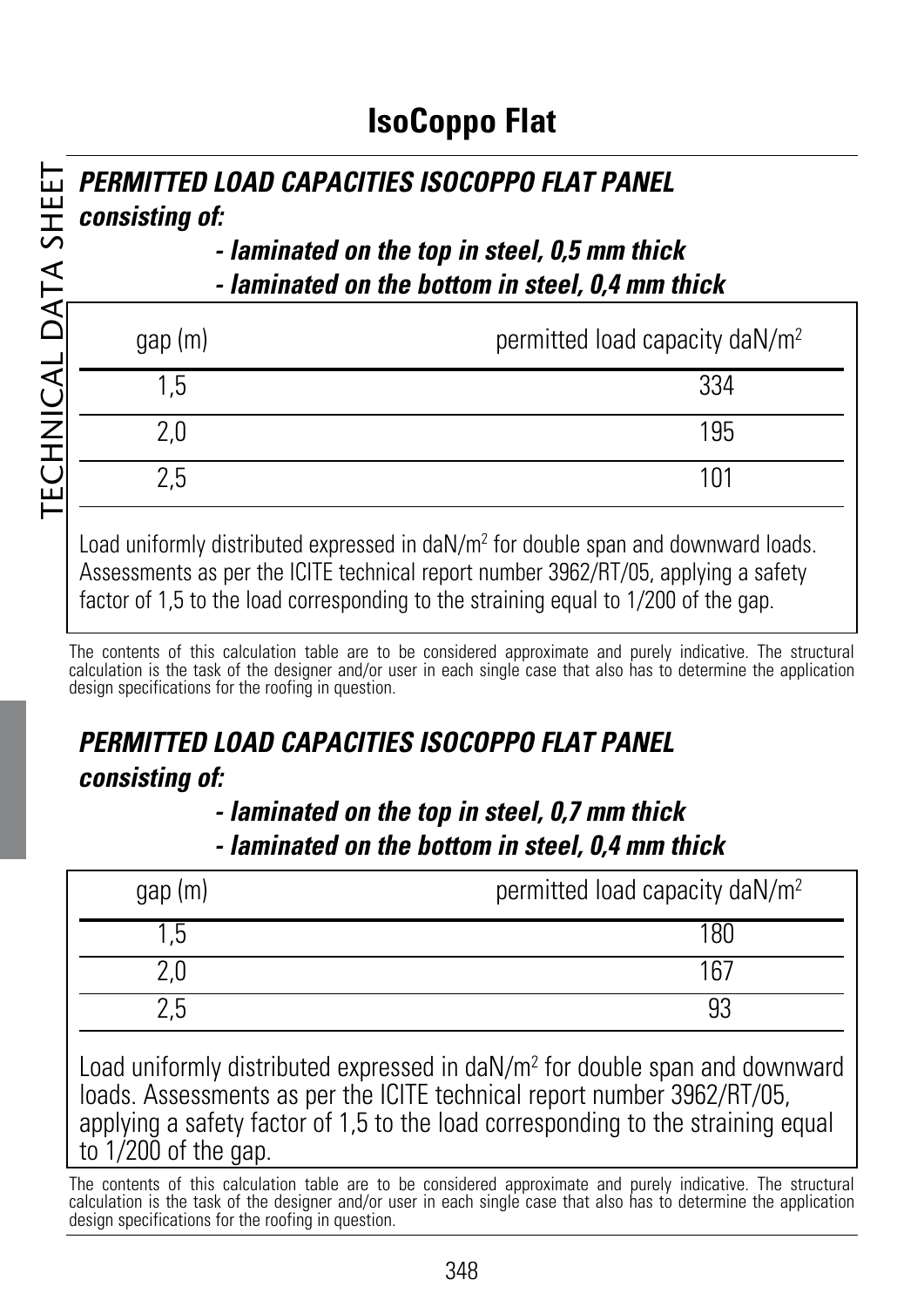

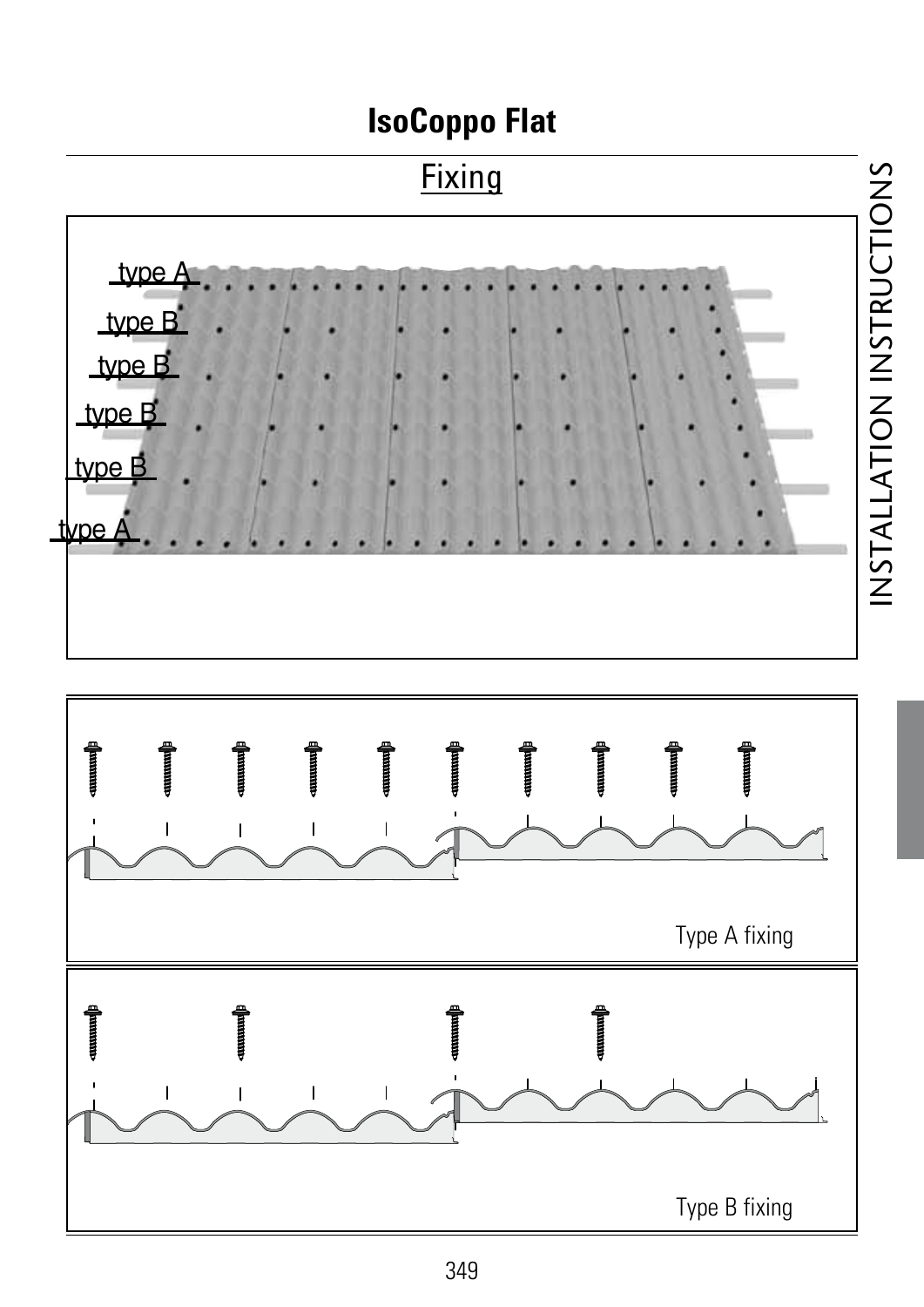

Lateral overlapping, phase B

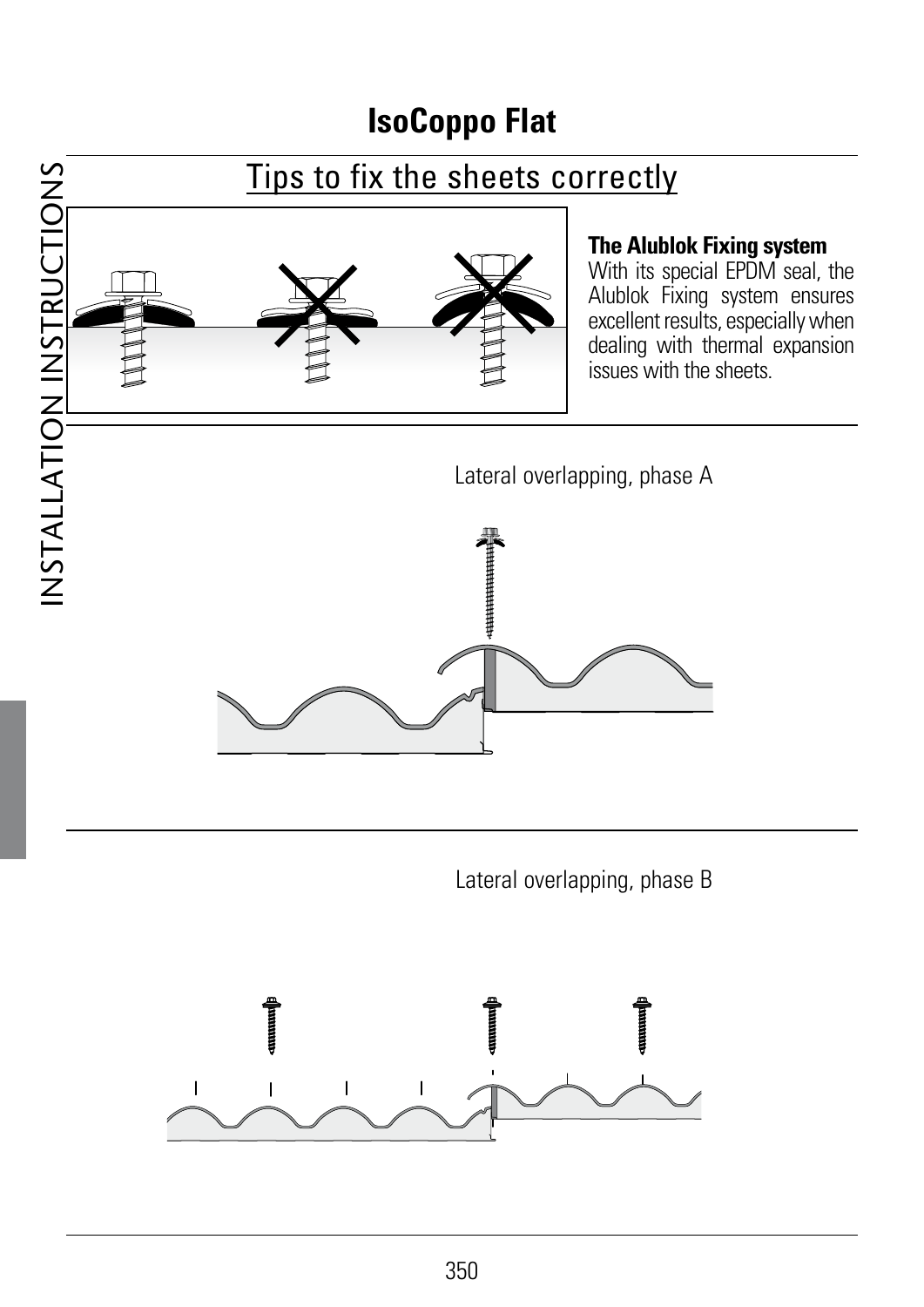# Laying the sheets





*NO*

This (no good!) drawing shows sheets laid on an offset roof and where<br>parallelism has been parallelism maintained on the side instead of the gutter angle.



Laying at a 90° angle from the gutter line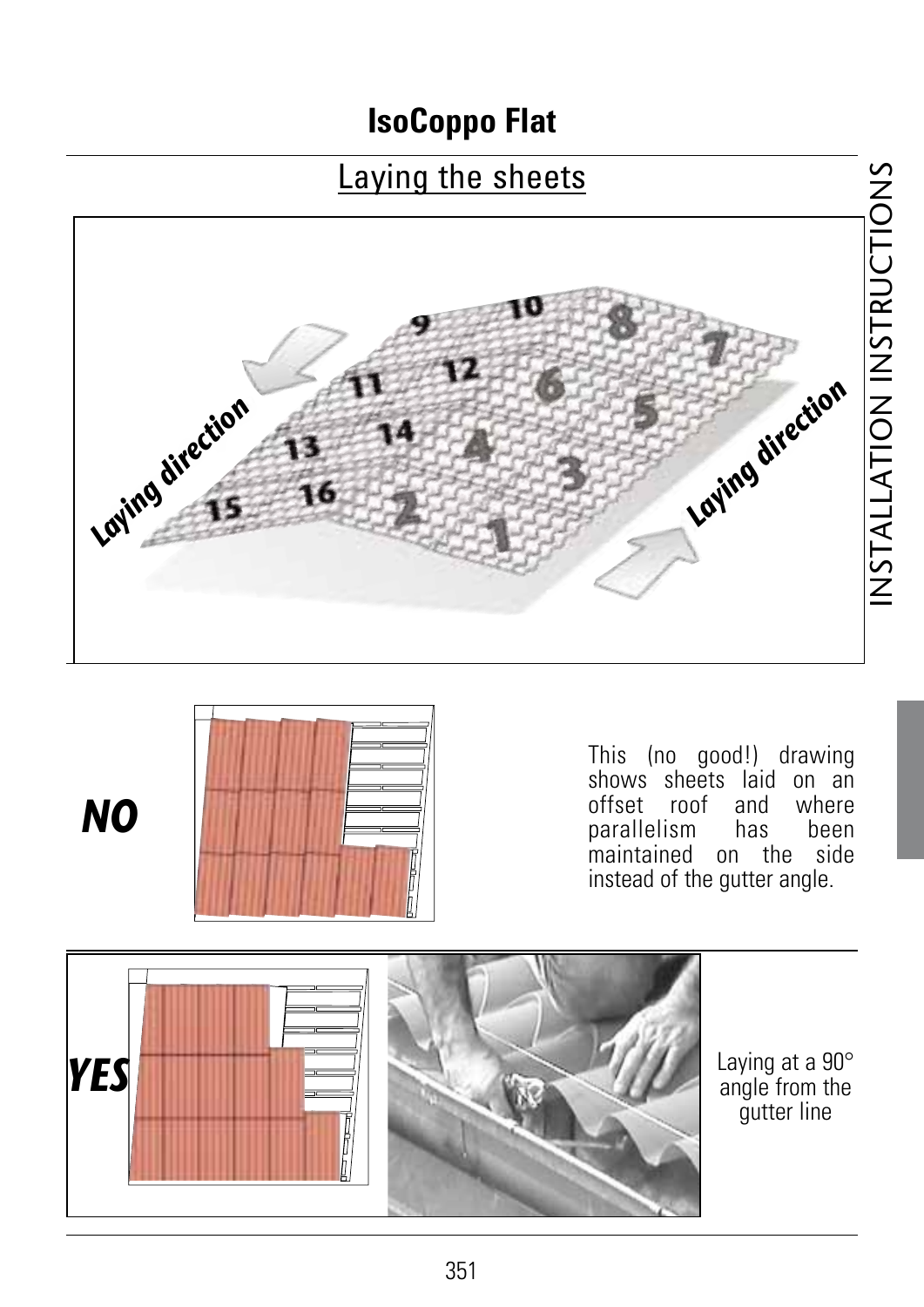